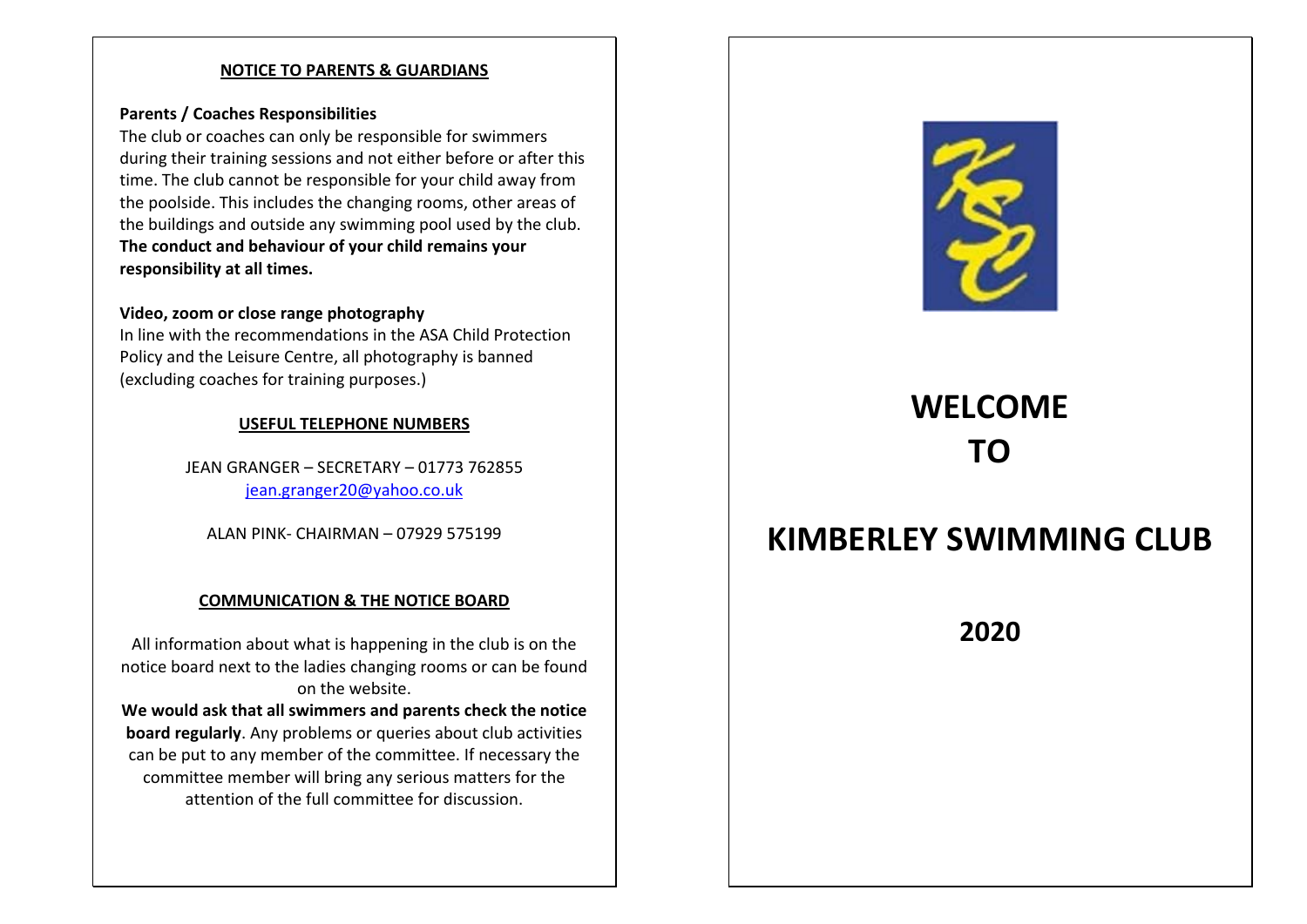#### **SWIMMING COACHES**

KIMBERLEY is a development swimming club with a competitive squad and our aim is to produce swimmers who represent KIMBERLEY at inter‐club galas, in the Nottinghamshire leagues, County Galas and hopefully in the Midland District Competitions. We are also keen to provide a healthy social side to the club and arrange a number of events during the year. This introductory booklet hopes to explain the way the club operates and some of the activities which take place. Any member of the committee or the coaching staff will always be prepared to answer any further questions which you may have.

## **MISSION STATEMENT**

Our main aim is to provide the swimmers of Kimberley Swimming Club with a safe, friendly, enjoyable but competitive environment in which to train and swim, whilst encouraging non‐swimmers to help and support the club in achieving this aim.



Most of our coaches are parents or ex swimmers, and most possess a level of professional swimming and/or lifesaving qualification. **All of our staff are unpaid volunteers**. It is important that the time they spend for the benefit of the Club is not wasted and every co‐operation during the teaching/coaching sessions is appreciated. We know it is nice to see how your child is getting on but please don't be a distraction whilst their lesson is in progress. We need the swimmers to pay attention to the Coaches so please don't "coach" from the balcony - we would love to see you on poolside, and would even support you through a teaching development programme! If you want to know anything please don't be afraid to ask or speak to any member of staff. Take the opportunity to meet and to get to know the teachers.

## **VOLUNTEERS REQUIRED**

All our Committee/Teachers/Helpers run the club on a day‐to‐day basis and support the club by fund raising through the swim shop etc and organising the social calendar. You do not need to be part of the organising team to help with any of the jobs, if you would like to help then please volunteer. In order to run inter-club galas the club needs to be able to provide Swim England qualified officials and parents are actively encouraged to take the Swim England official's courses and examinations that are held each year. For internal galas the requirements are not so strict and we encourage parents to try some of the jobs and learn how it is done before moving on to the inter‐club galas. A typical gala needs a Referee, Starter, Chief timekeeper, 12 timekeepers, 6 judges, an announcer, 2 recorders and at least 2 team managers. In addition we need help with drinks, the door (if we charge admission), selling raffle tickets etc. As you can see easily 30, and probably nearer 40 people are required. If you feel you can assist at galas in any way the club would be very grateful. For more information please contact the volunteer co-ordinator.

Page 2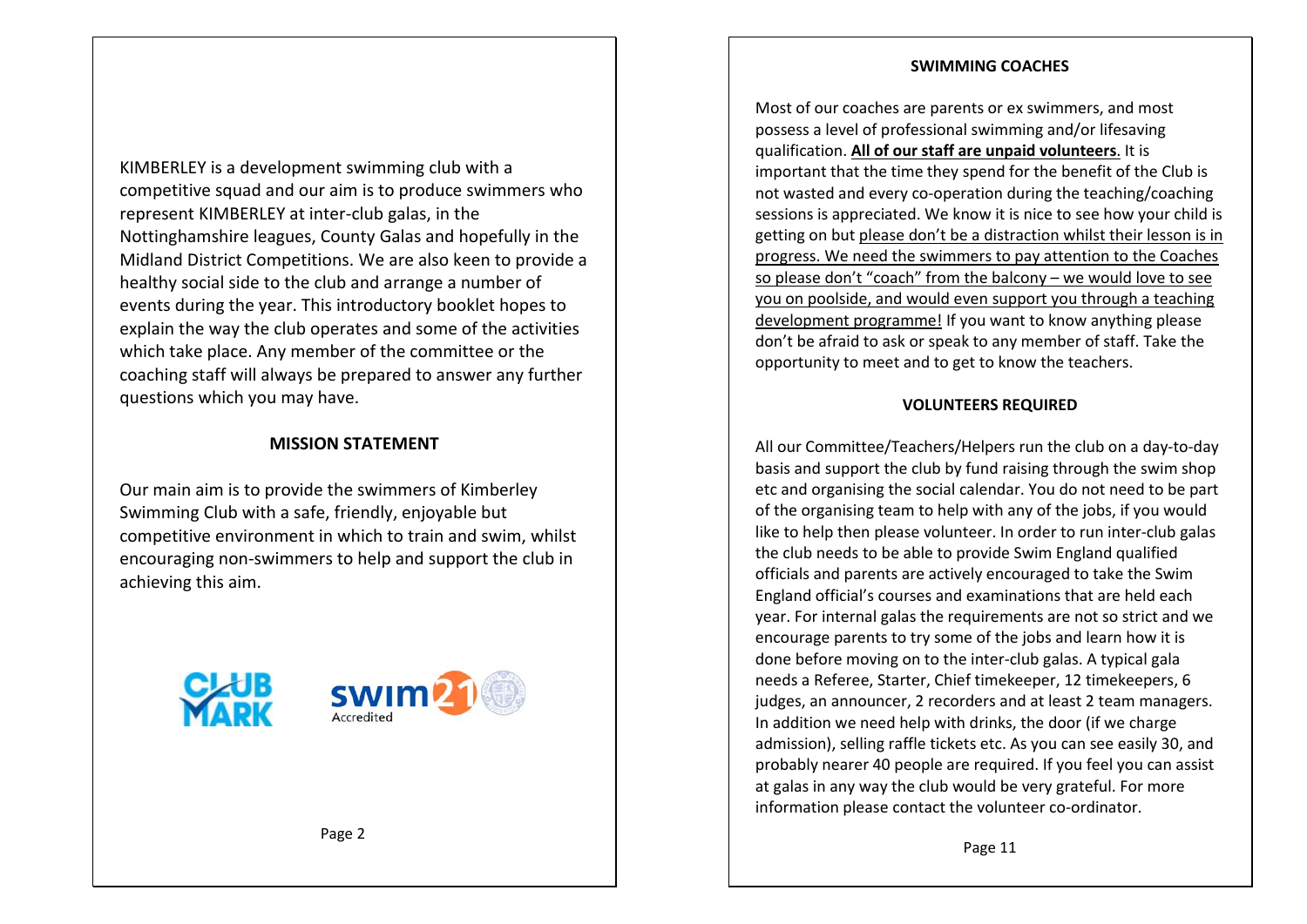## **TRAINING TIMES/LOCATIONS**

All times swum at galas are entered into a computer database to

create ranking lists for all Swim England recognised events. These ranking lists are used by the Coaches to form the basis for team selection using the criteria outlined above. If you wish a time achieved at a non‐Kimberley gala to be recorded, then proof of the time achieved should be given to the coaches.

#### **Gala Swimming**

**Ranking System**

Swimmers representing the club at League galas are expected to wear the club swimming hats and preferably club costumes and T‐ shirts (available from our swim shop).

We currently swim at Kimberley Leisure Centre, Saturday Mornings & Evenings, Sunday, Monday and Wednesday Evenings. Your child is welcome to attend on any of these days dependent upon whether they are in Development or Squad.

**Our sessions are based on the Swim England National Plan for Teaching Swimming.** 

## **COMBINED SQUAD / DEVELOPMENT / IMPROVER SESSIONS** – 20 Metre Pool

|          | <b>START</b>      | <b>FINISH</b> |
|----------|-------------------|---------------|
| Saturday | $8.00 \text{ am}$ | $9.00$ am     |
| Saturday | $6.00 \text{ pm}$ | 7.00 pm       |

## **DEVELOPMENT / IMPROVER SESSIONS** – 20 Metre Pool

Sunday 6.15 pm 7.15 pm Monday 7.00 pm 8.00 pm

## **SQUAD ONLY SESSIONS** – 20 Metre Pool

START FINISH Sunday 8.00 pm 9.00 pm Monday 8.00 pm 9.00 pm Wednesday 7.00 pm 8.00 pm [+ Development/Improvers from Lane 5] Wednesday 8.00 pm 9.00 pm

Badges, Diving & Turns on Sundays 7.15‐8.00 p.m.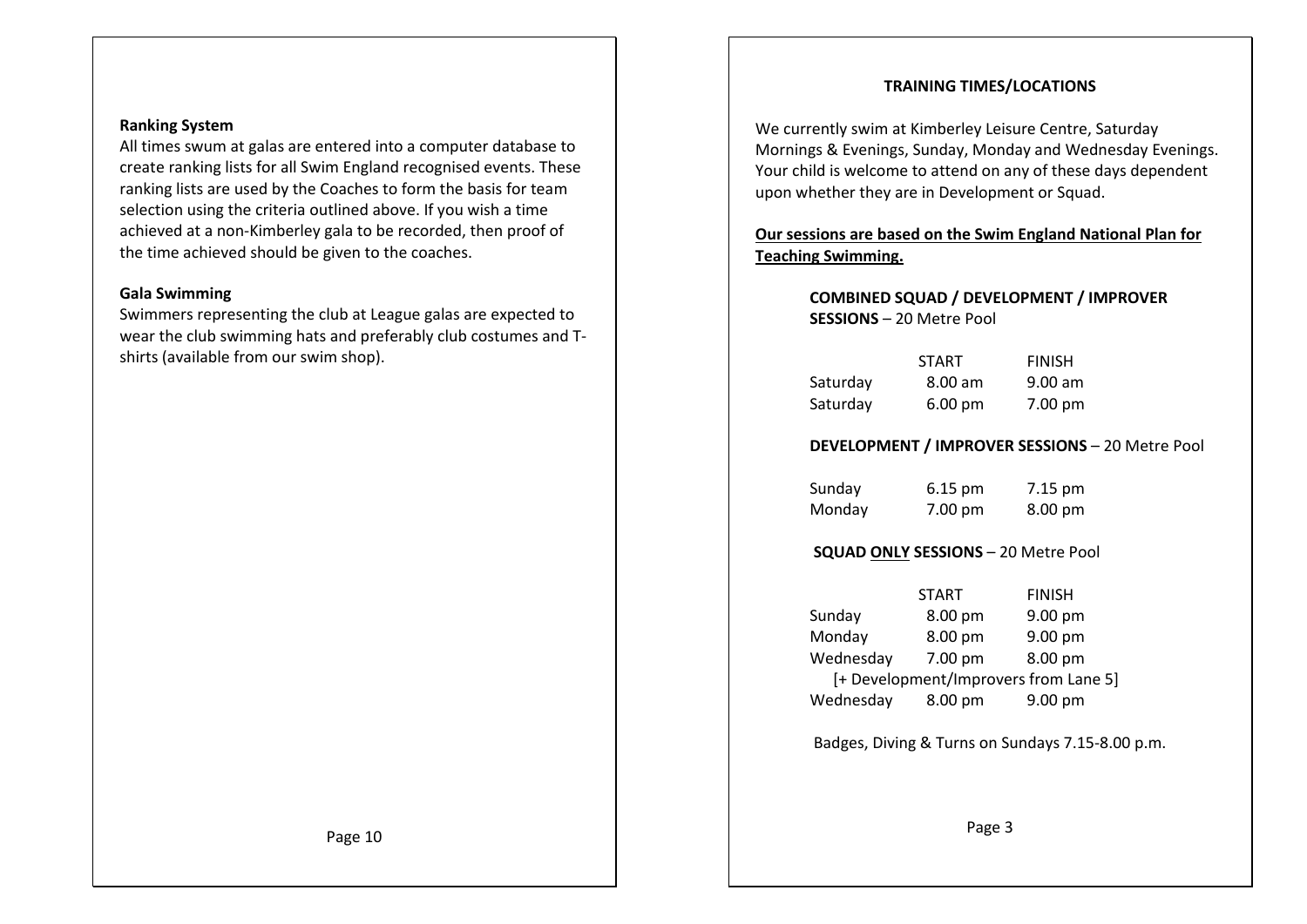#### **TRIALS**

**Anyone wishing to join KIMBERLEY SWIMMING CLUB should first attend a trial session; these are currently held on Sunday evenings @ 7.15 p.m.** 

#### **MEMBERSHIP CRITERIA**

All Kimberley members are required to train with the club twice a month as a minimum. However this level of commitment is unlikely to produce swimmers able to compete at even the most junior level. Twice weekly attendance would be expected at the younger age increasing as the swimmer progresses with the club. If the minimum requirement is not achieved, membership will cease, unless there are exceptional circumstances e.g. temporary illness or serious injury. Anyone who is not able to comply with these criteria should advise a committee member as to their reasons so that their membership can be maintained.

Membership runs from January to December and is renewable every year. Any membership not renewed by the end of January shall be deemed to have lapsed. Newcomers are allowed THREE paid swims before becoming members. Currently the cost per night to swim is £3.20 for a single session, for all swimmers.

Fees are subject to change as follows:

- a) Membership fees can only be changed at the A.G.M
- b) Session fees may be changed as considered necessary if the pool operator imposes an increase in pool hire.

#### **Arena League**

The National Arena League is one of the most important fixtures in our calendar; details of the league and result found at http://www.nationalswimmingleague.org.uk/east‐ midlands. The league fixtures take place over 3 rounds held in October, November and December.

The League is split into 7 Regions. Different Regions have different structures. Kimberley S.C competes in the East Midlands Region, which consists of a Premier Division and a Division Two. In 2015 we competed in Division Two, the first time the club has entered the National League and finished 11<sup>th</sup> Place Overall.

The top two teams in the Premier Division gain National League and League B finals which take place in Sheffield in April the following year.

**Open Meets‐**These are Swimming meets organised by Clubs throughout the country 'open' to other clubs. We try and enter Opens, which we think are suitable for our Swimmers and once again we try and encourage our Squad members to enter. Most of the Open Meets we enter are in Nottinghamshire, Derbyshire or Leicestershire. However, we do swim occasionally at the 50M Olympic standard pool, Ponds Forge, in Sheffield. Open's are graded as A, B or C. Some have more than 1 grade. This can help us select Opens that are more appropriate to the range of swimmers we have within the club. To compete at Opens swimmers must be registered individually (known as Cat 2 membership) with the ASA (see membership secretary for full details)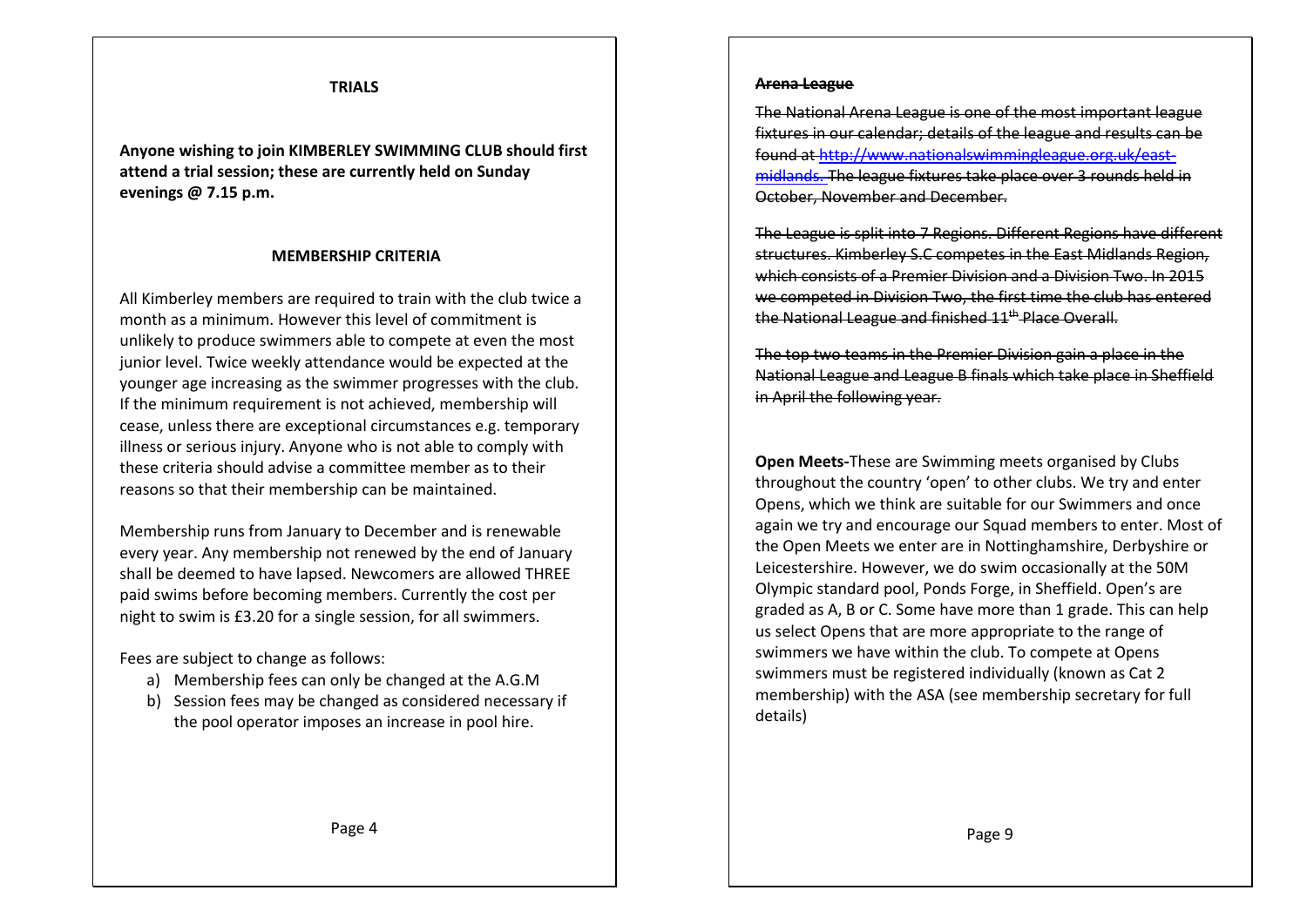**Notts ASA League galas:** Currently we enter 2 Notts ASA Swimming Competitions.

**Stage O**ne: Three trophy galas, one in January one mid‐year and one in December for 8‐ 11yrs old swimmers.

**Stage Three:** Three galas held in the Spring months, ages 10yrs to Open age group. 100m events. Run as a league format.

### **Sports Centre League –Spring/Autumn**

Six galas – 3 in the spring, 3 in the autumn, ages 8yrs to Open Age Group. Run as a league with relegation/promotion. We are currently in Division 2.

#### **J.C. Dobb Competition**

As above, six galas. Local competition between six clubs, Kimberley S.C, Sutton S.C, Ilkeston S.C, Radford S.C, Hucknall and Linby S.C and Portland S.C. Ages 8yrs to Open Age Group.

#### **Notts County & Midland District**

Annual championships are held at both County and District levels, these galas are subject to achieving qualifying times. The Coaches will advise you if you think you are eligible to compete To compete at this level swimmers must be registered individually (known as Cat 2 membership) with Swim England (see membership secretary for full details)

Page 8

#### **RESIGNATIONS**

Should the time come when you decide not to come to the Club anymore, please submit your resignation in writing. If joining another club an official Swim England resignation form is available from the secretary of the new club. **UNDER SWIM ENGLAND RULES ONCE A MEMBER, YOU REMAIN SO UNTIL A WRITTEN RESIGNATION IS RECEIVED.** 

#### **COMMITTEE MEMBERS**

The chairman and committee members are elected from the membership at the AGM in December each year and details of the current structure can be seen on the notice board.

#### **SWIM ENGLAND INSURANCE**

All members of KIMBERLEY are insured through Swim England for accidents during training or whilst representing the club at galas. If however, you wish to take part in Open Meets, County Championships or Midland District (where you are not directly representing the club) you will need to be registered with Swim England as an individual swimmer. For more information regarding cover and fees please see the Membership Secretary.

#### **CLUB POLICIES AND RULES**

These can be viewed via the club website

Page 5